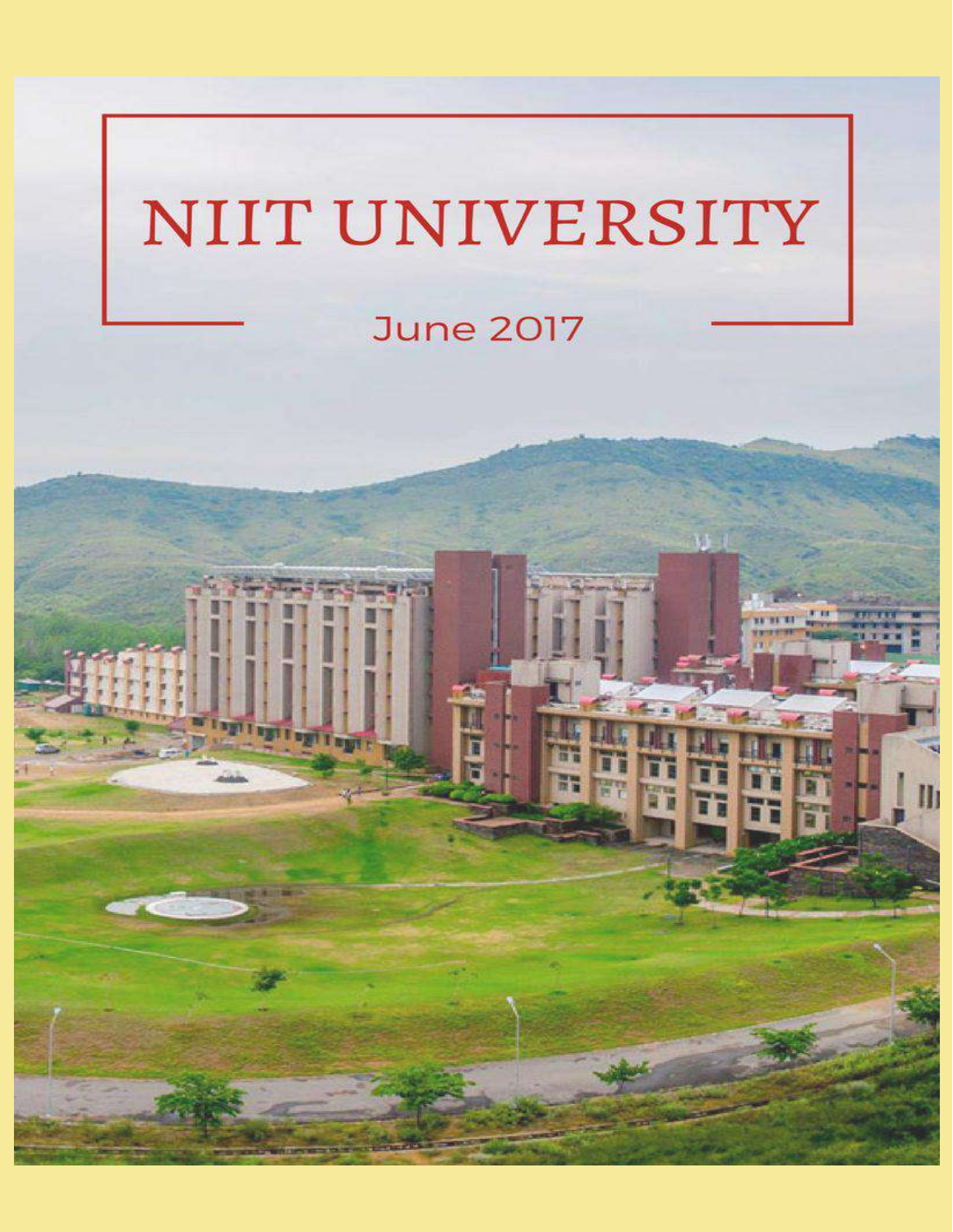# **CONTENTS**

# **From the Editor's Desk**

## **Campus News**

- **IBM Live Chat Session**
- $\blacksquare$  **Japanese Way of Life**
- **Eminent Personality-Prof. Easwar Krishna Iyer**
- **Activity Oriented Courses**
- **Prof VS Rao, President NU Writes an Article for Education Time**
- **Mr Rajendra Pawar's Interaction with Hindu Business Line**

## **Nature Talk**

 **Indian Leopard**

# **Wise Words**

 **Rising to the top in IT career- The DELTA Way**

# **Student Editorial Special**

 **Just Beyond**

# **Expressions**

- **Philosophical Food for Thought**
- **Religious Intolerance in India-a Jibe or Truth?**

## **Achievements**

- **Business World's Education Magazine**
- Economics Research Paper Presented by NU Student
- **NU Featured in India Today (Aspire)**
- **Summer Internship in Jet Airways**
- **Best Outgoing Student Award**
- **Best Faculty Award**
- **Professor Trupil Limbasiya (ICACNI 2017)**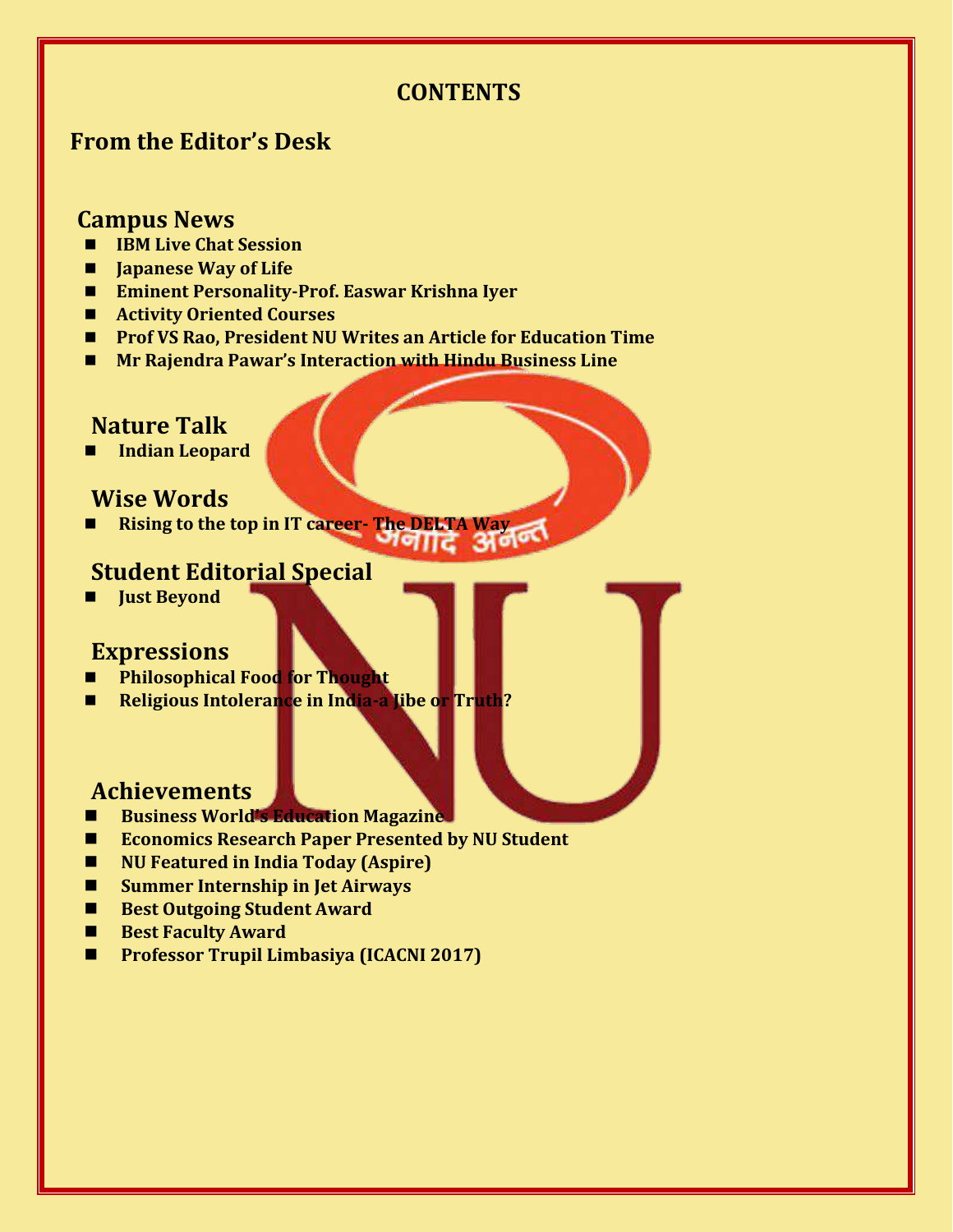# **From the Editor's Desk**

#### **Dear Readers,**

As monsoons set in and give relief from the scorching heat, team Newsletter is ready with another edition of the newsletter. While the B. Techs and several faculty members were on vacation, the university did not cease to be out of action and hence we found much news for our next issue.

NU has been featured in magazines through talks and articles and that means quite some recognition! The details are available in the Campus news and the Achievements section. Whatever has happened in or out of the campus, has been covered and compiled in the newsletter by our team.

All regular sections are there as well. Our B.Tech student Shreyas Sanghvi has bagged Summer internship at Jet Airways. Shreya Mahabala Alva of B.Tech (2013-17) has been awarded the best outgoing student by Cognizant We congratulate them on their success.

I hope this issue is appreciated and enjoyed by all our readers. On behalf of The NU NL team, I wish all the readers a Happy Reading experience.

**Warm regards,**

**Anshima P Srivastav Editor In-Charge, NU Newsletter [Anshima.Srivastava@niituniversity.in](mailto:Anshima.Srivastava@niituniversity.in)**

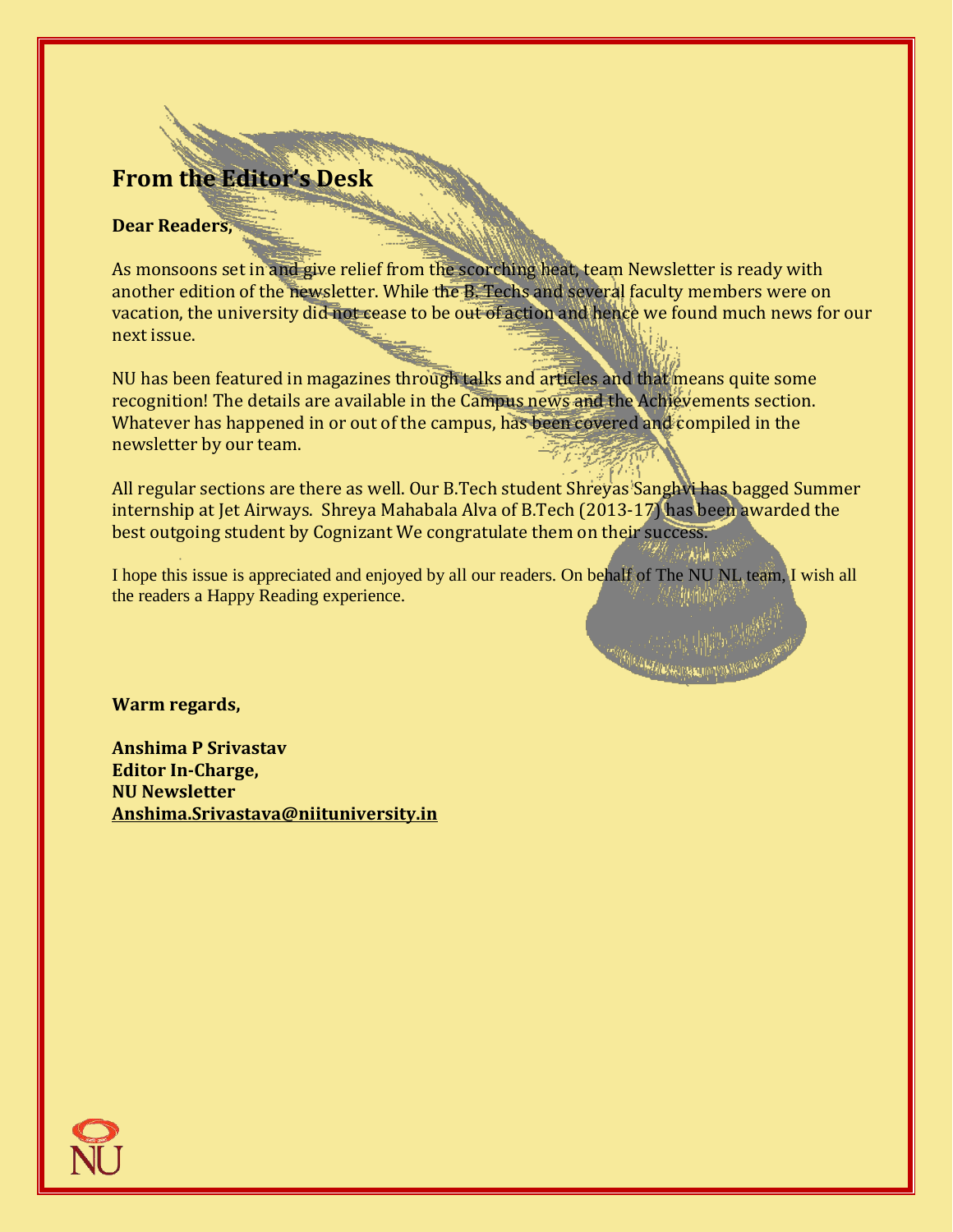# **CAMPUS NEWS**



## **IBM Live Chat Session**

On 30th May 2017, IBM India hosted a Facebook live chat with the students of NIIT University on their IBM India Recruitment Facebook Page, wherein **Mr. Rajib Bose**, Senior Managing Consultant with IBM Interactive experience, shared useful tips and provided practical guidance for engineering graduates.

# **Japanese Way of Life**

The Asian Lenses Forum organized a talk on *'Japanese Way of Life*', presenting an alluring nation's culture, by **Professor Poonam Dey** on 20th April 2017. In the evening, Vividha Arts Club conducted an activity portraying the colorful and creative culture of art in Japan under the theme of *Japanese Anime* character sketching and fan origami making.

# **Eminent Personality –Prof Easwar Krishna Iyer**

**Professor Easwar Krishna Iyer** of Great Lakes Institute of Management, Chennai, visited the University on  $13<sup>th</sup>$  May 2017. He gave a structured idea of the new emerging digital order in terms of technology and marketing strategies. The students interacted with him and discussed about various technical changes taking place in recent times. He also gave relevant examples to let them envisage every strategy in a very sequential manner.

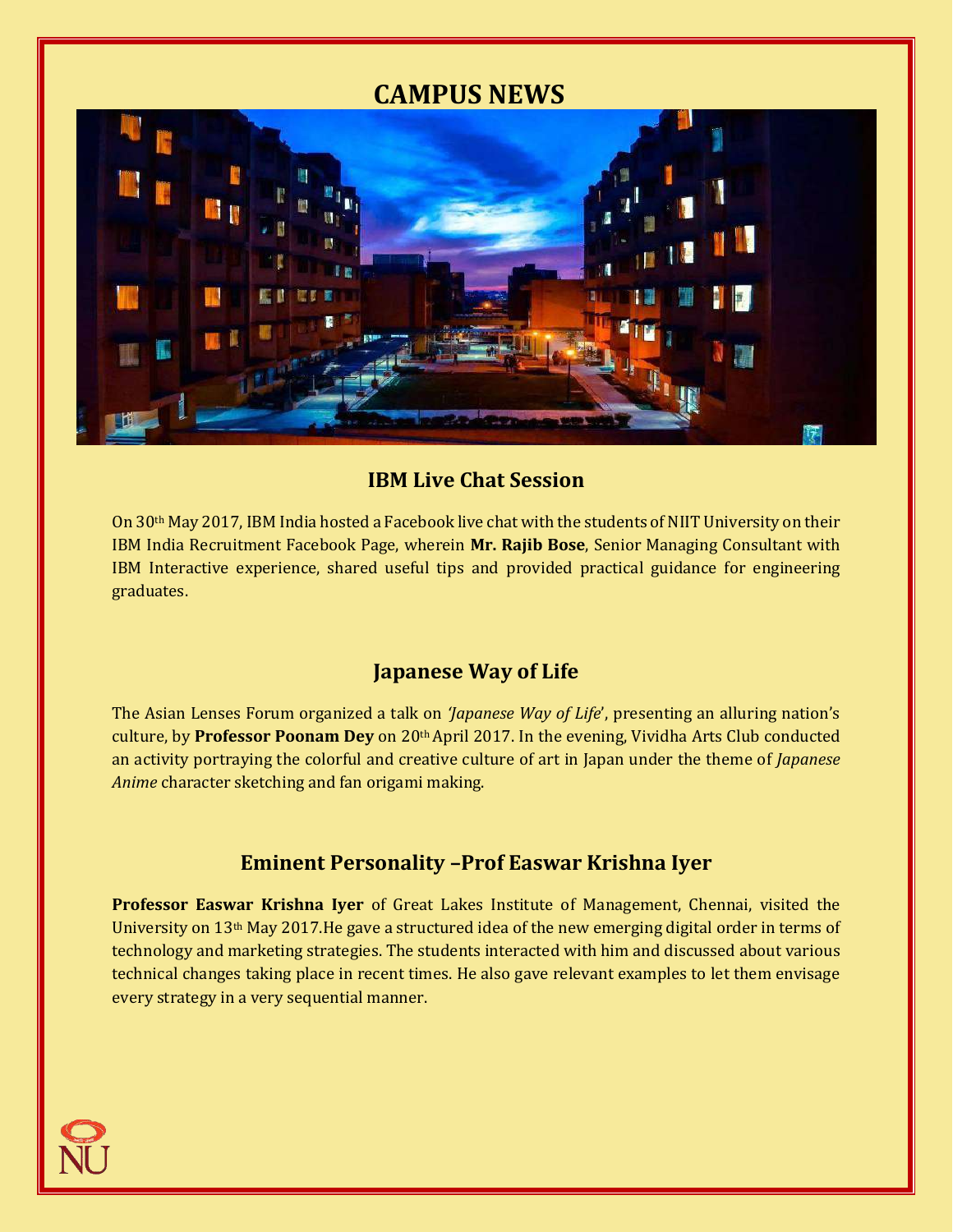# **Activity Oriented Courses**

NIIT University has introduced Activity Oriented Courses (AOC) of one credit each under HSS category starting from August 2017 semester. This is an initiative taken by the university to motivate the students who are interested in also being assessed for activities other than academics. This novel thinking will definitely help the students to develop and nurture their skills in other areas of interests.

## **Prof VS Rao, President NU Writes an Article for Education Times**

An article by **Professor VS Rao**, President NU, on *'What Indian Academia Must Do to Ride the Digital Wave'*, appeared in the Special Edition of Education Times- an education supplement of Times of India. The series carries articles from leading academic institutions including IIT Madras, University of Leeds, Oxford Community Schools, HBR Ascend and others.

Focusing on the importance of rightly-skilled talent, the article by **Professor VS Rao**, talks about the need for India's higher education system to keep pace with technological and business trends, emerging and reshaping itself as Education 4.0.

Further, highlighting the demand of the digital era to gain expertise in areas such as Automation, Machine Learning, Artificial Intelligence, Robotics and more, it mentions that the institutions now need to develop digital innovators who are equipped with problem-solving, technical and agile skills. Also, the training provided must involve professional practice or some form of industry internships and constant exchanges and interactions between academia and industry practitioners.

## **Mr. Rajendra Pawar's Interaction with Hindu Business Line**

**Mr. Rajendra Pawar** recently interacted with a famous publication, Hindu Business Line discussing the urgent need to reskill. The publication, quoting **Mr. Pawar** wrote, "The bad news is that jobs in the IT sector are not growing in sync with the growth in population and automation is making some job profiles disappear. But the good news is that automation is happening in newer sectors and that newer job profiles are getting created".

It further mentioned, that Mr. Pawar is unfazed by the doomsday predictions on IT jobs. He feels there is a need to reskill the four million strong IT workforce to make them digitally ready. "It is a big task to re-purpose them to make them relevant and stay longer in work life," he said.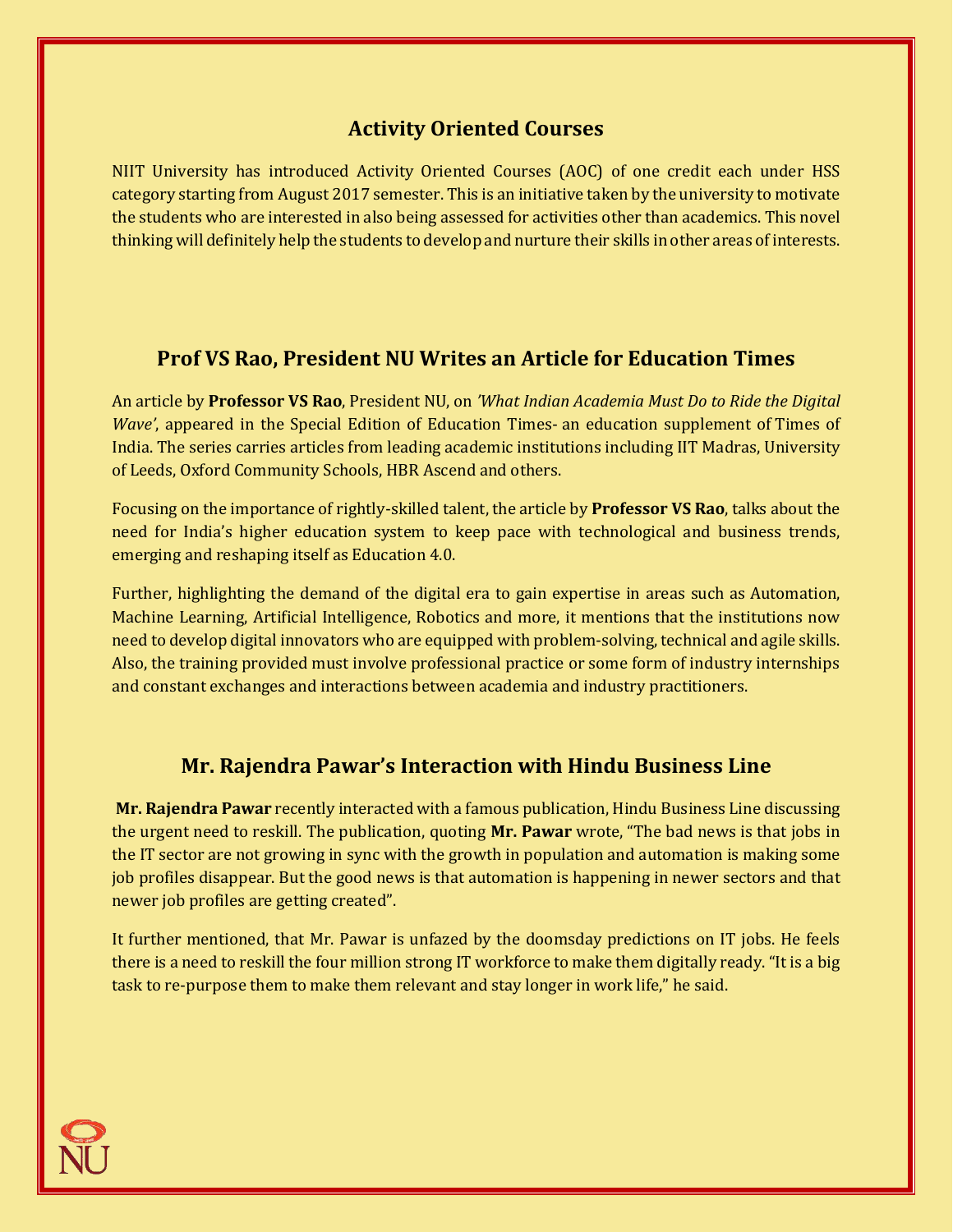

#### **THE INDIAN LEOPARD**



The Indian leopard (Panthera pardus fusca) is a leopard subspecies widely distributed on the Indian subcontinent and classified as Near Threatened by IUCN since 2008. The species Panthera pardus may soon qualify for the Vulnerable status due to habitat loss and fragmentation, heavy poaching for the illegal trade of skins and body parts in Asia, and persecution due to conflict situations. They are becoming increasingly rare outside protected areas. The trend of the population is decreasing. The Indian leopard is one of the five big cats found in India, apart from Asiatic lion, Bengal tiger, snow leopard and clouded leopard.

With strong legs and a long well-formed tail, head as big as a panther's, broad muzzle, short ears and small, yellowish grey eyes, light grey ocular bulbs; black at first sight, but on closer examination dark brown with circular darker colored spots, tinged pale red underneath. Indian leopards are distributed all over India, in Nepal, Bhutan, Bangladesh and parts of Pakistan. In the Himalayas they are sympatric with snow leopards up to 5,200 metres (17,100 ft) above sea level. They inhabit tropical rain forests, dry deciduous forests, temperate forests and northern coniferous forests but do not occur in the mangrove forests of the Sundarbans. In Sariska National Park, the diet of Indian leopards includes axis deer, sambar deer, nilgai, wild pig, common langur, hare and peafowl.

Hunting for the illegal wildlife trade has the greatest potential to do maximum harm in minimal time. Apart from poaching, Indian leopards are threatened by loss of habitat and fragmentation of formerly connected populations, various levels of human–leopard conflict in human–dominated landscapes, and competition with other predators.

**Status in the Wild:** Near Threatened **Divya Sara Kurian Source: www.wikipedia.org B.Tech (2013-17)**

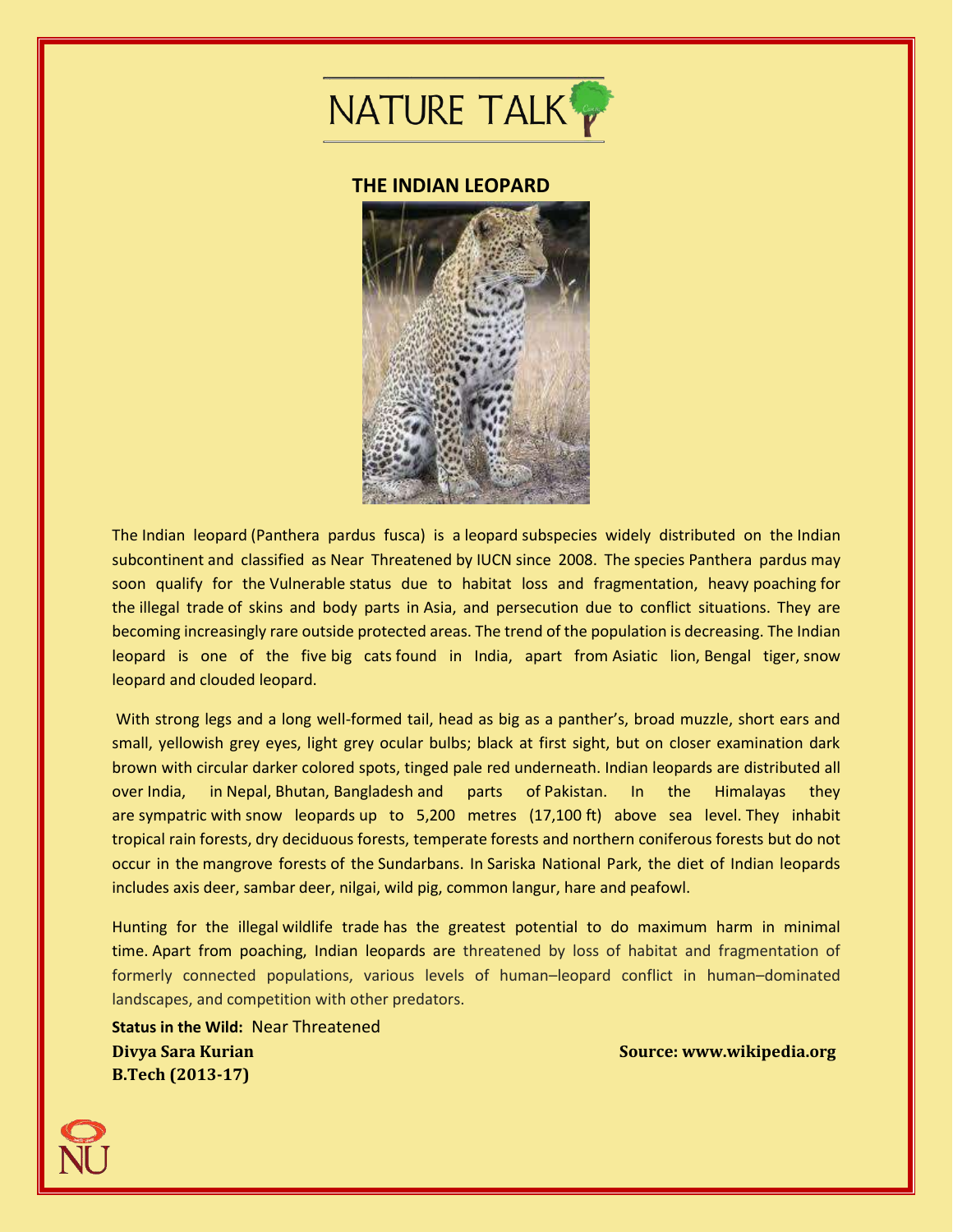#### **WISE WORDS**

### **Rising to the Top in IT Career... The DELTA Way**

What makes a person realize his/her career dreams? Well, the obvious answer is that one has to set a goal and try to accomplish it. Getting into premier organizations like the Apple, Google and Microsoft is not easy. A similar challenge is faced by many working professionals.

Take the big-four among the Indian IT companies. In the last two to three years, these companies would have added more than twenty thousand in terms of campus recruits to their workforce. It hardly matters which institution or university the recruit graduated from. Getting into such corporate houses seems easier than before, because of the huge intake, but how does one make it to the top? How can one be different from the rest? How can one be a cut above the ordinary? What is the delta that gets you an admission to your dream institutions or helps reach the top brass faster? Many youngsters might be grappling with the above questions.

The answer is quite simple. It is 'DELTA'. Let me explain. DELTA is the increment in the behavior that one has to demonstrate which will clearly differentiate the person from mediocrity. Many adolescents relax after getting a job which pays them a yearly income of a good four to five lakh rupees. They get into the routine of conducting themselves with the daily schedule and remain among the majority — 85 to 90 per cent. Now coming to the DELTA, which is the recipe to zoom to the top five percent.

D in DELTA is the 'dedication' with which you carry out the assignments that are entrust on you. The job given to you may be very simple or highly complex. The degree of dedication demonstrated should be impeccable. The impeccable impeccable impeccable. E is the 'energy', of course the positive energy that one displays. Current trends indicate more young ones are getting older, not at all in proportion to their age and they blame it on the early burnout, due to the nature of the job. While no job is bad, the choice of getting into the job lies entirely with the individual, the contract of the south of the south of the south of the south of the south of the south of the s L in DELTA is 'learn, learn and learn'. This is a continuous process and in full agreement to Deming's statement 'learning is not compulsory, neither is survival'. An individual who learns a new thing every day will be unstoppable. The most important learning is not to commit the same mistake. This is one reason, most companies emphasize on the fact 'we need people with experience' as a part of their recruitment drive. Experience plays a very important role in molding an individual. T stands for 'truthfulness'. Whatever be the given situation, one should never compromise on core values especially that of integrity. The newspapers are flooded with stories of the so called greats, who fell like a pack of cards and the reason for their fall is none other than compromising on integrity. While there could be a lot of short term gains, negotiation on truthfulness is definitely a no in the long term.

There are many examples of top performers being shown the door as they were found guilty on the integrity count count by their employers. Finally A is for 'attitude'. This is missing in the present generation and sadly in a very big way. Lack of the right kind of attitude has killed the careers of many prodigies. Most employees are working with a mercenary kind of attitude which is very dangerous. For a few dollars more, people are making

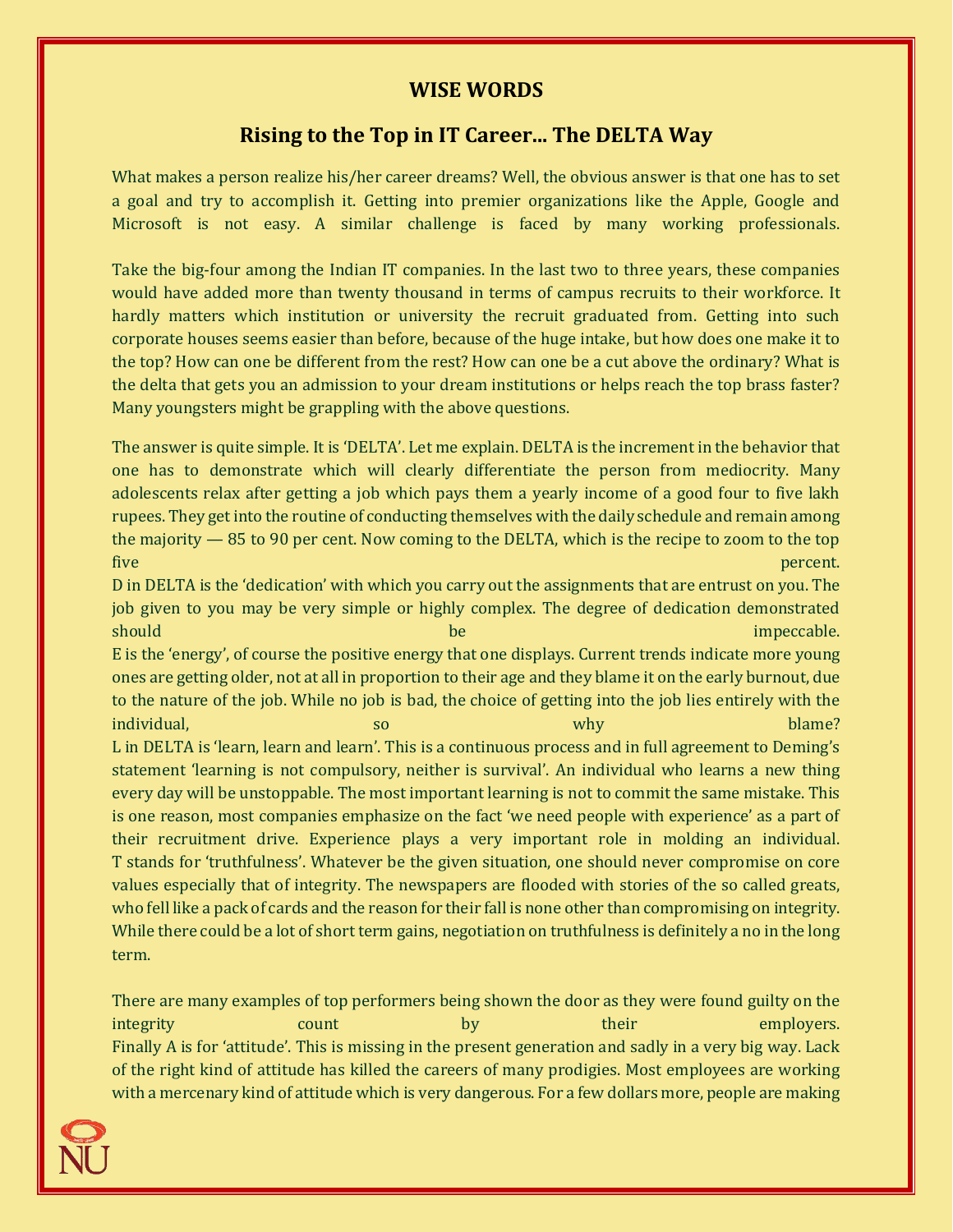| amends |  | the | employer's | name. |
|--------|--|-----|------------|-------|
|--------|--|-----|------------|-------|

What is our contribution to the organizations that we work for? On the other hand, organizations are spending tons of dollars to improve employee satisfaction, curb attrition and in return they get more and more resignations. Changing jobs frequently does not reflect a healthy resume as well.

DELTA is essential for making it to the top in any chosen field. Each one complements the other and five ingredients are absolutely necessary to hit the 'right' angle pointing upwards in career advancement. In my feeling good luck follows the person with the above qualities like a shadow.

#### **Mr. Y C Roy**

#### **Centre for Industry Collaboration**

(This article was originally published in the Deccan Herald)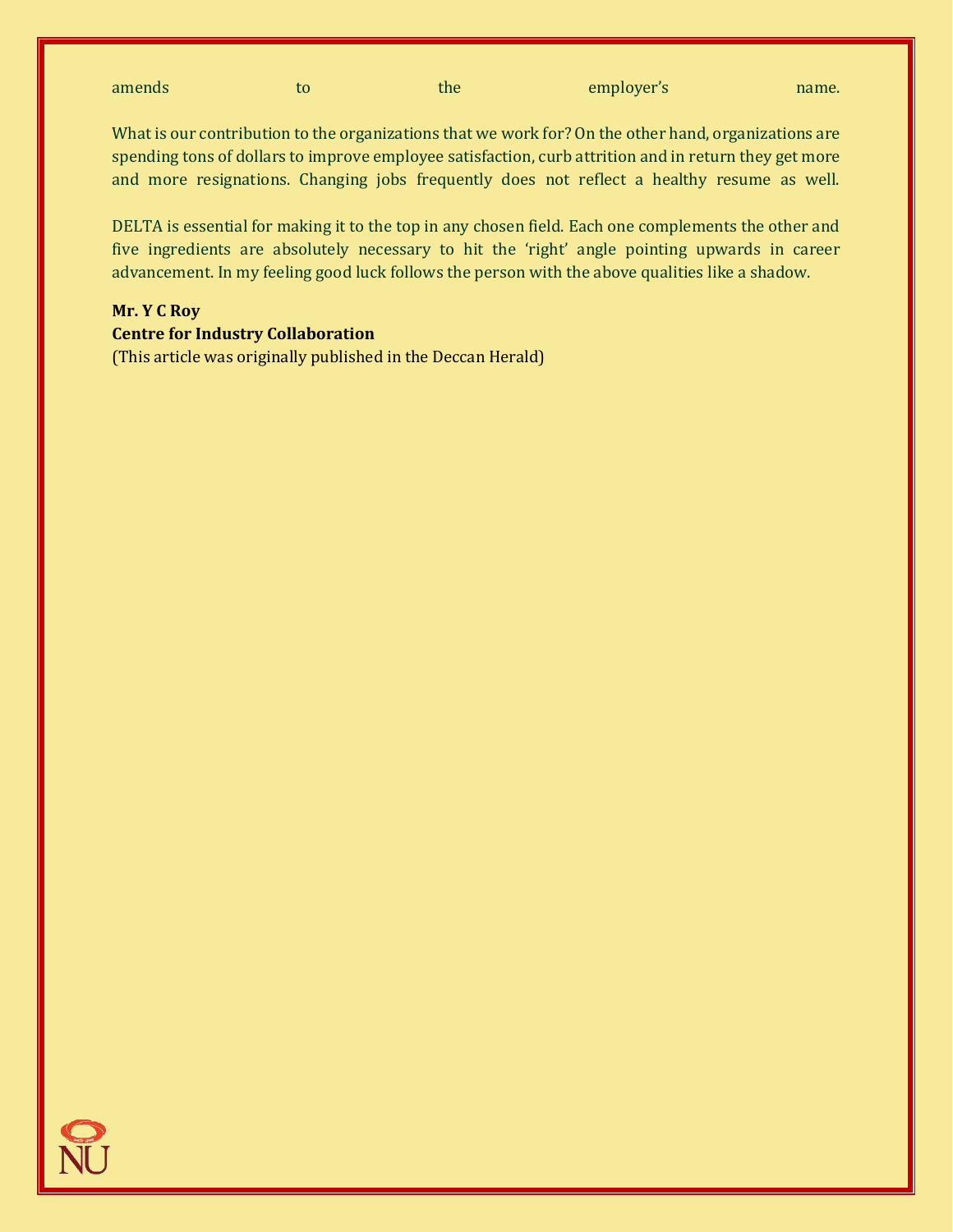# STUDENT EDITORIAL

# **Just Beyond**

You stare down at your hands, at your fingers, as they reassure you, try to make you see, you're not alone Try to make you see you're something While you study the calluses in your hand Wondering why you can't feel a pulse If there really is something there Inside you They tell you that others have been through this It'll just take some regular medication, They reassure you Goosebumps on your arms as you shudder lightly A shiver just passed down your spine With some sort of eerie premonition You're almost pleased It's been days since you've felt anything genuine Been days since your body voluntarily did anything But breathe and swallow First time in forever that your body didn't have to Force a reaction They think you need comfort as they come closer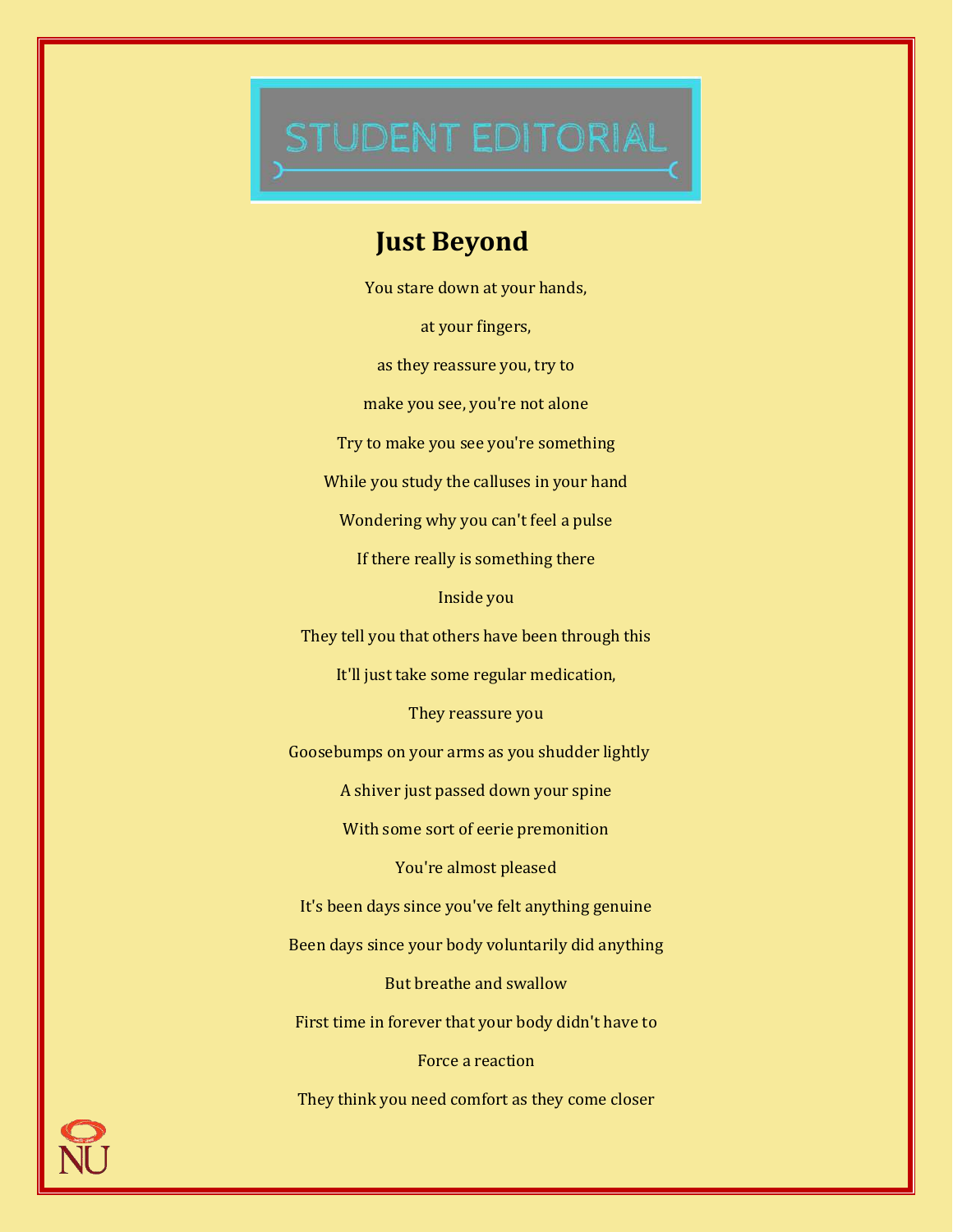Embrace you, try to warm the husk that you've become Your heart is already gone Never to return Waiting just beyond for your soul, your body Calls you in the middle of the night Says it's found what you sought Acceptance and peace just beyond Found in dreams painted crimson Black shadows moving on the floor Saying, join us for we shall accept Without another question, any doubt We welcome you amongst us You'll become one with us No more thoughts, decisions, opinions Just belonging and silence Don't listen to them, the shadows whisper We've seen them lie before Fooled a million reflections that faded Into mere silhouettes Gave them white powder and pills That faded them Made them dead walking Their eyes hollow Their heart, already beyond, Their soul, still residing here, Vanquished, just like their will And they became slaves

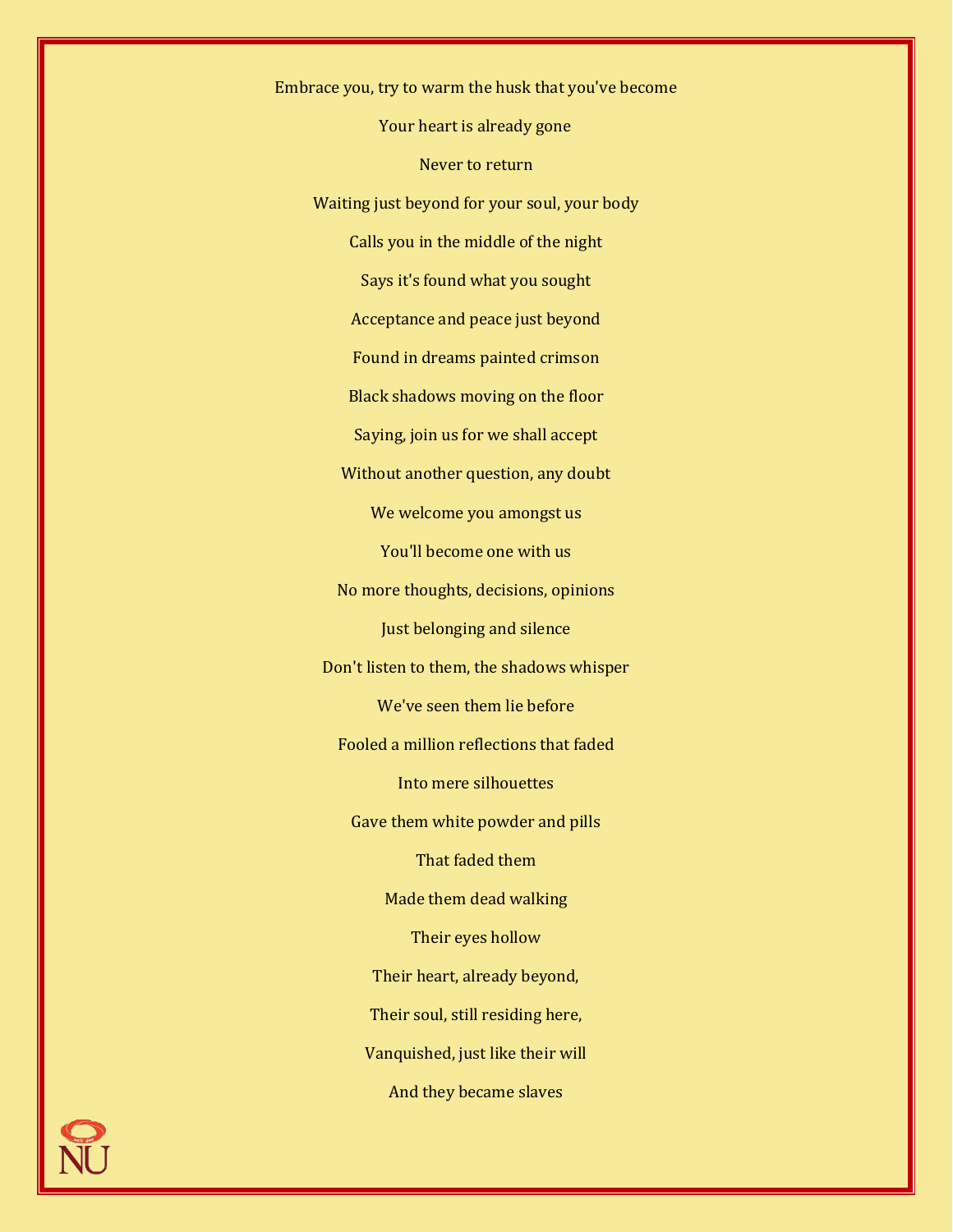Pandering to the whims of society

Living on the fringes

Never letting their reputations

Go to waste

Don't listen to them

Listen to us, just beyond, and come and join us

Where we will be as one, as one, as one

Where your heart is, your soul and spirit follow

Fade into the black, give in

Find your peace here

Come, come, come

You wonder why you feel so weightless Yet something makes your shoulders Curl inwards, protecting you from an

Unseen force

They whisper in your dreams, your consciousness End this foolishness, they scream Join us in oblivion, in blood-stained dreams

They come and they show what we could be What our potential is The pinnacles we could reach As you study the calluses in your hand The cracks on the ceiling They outline the rigorous schedule you need to follow As they continue trying to comfort you

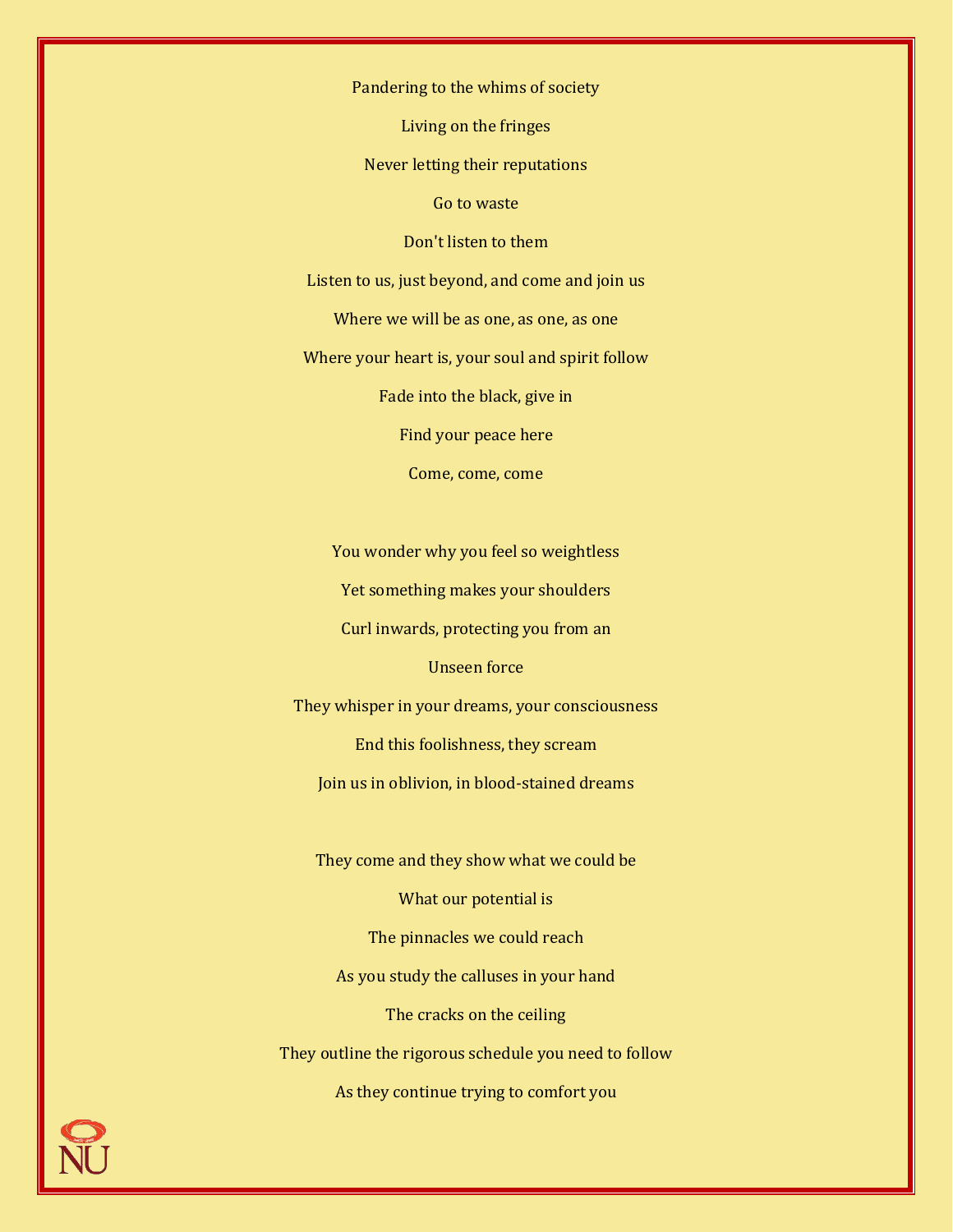It all sounds rather tedious

You examine the small shadows in the corners The shadows everything is making on the floor You wonder what it would be like to be the shadows Crimson dreams come back to you as your eyes widen They are still talking, you note, they seem happy That your eyes widened Apparently, you were too blank while they were talking of white powder and strange pills Regular injections were being contemplated as well

You turn to the window to look at the Grey clouds arriving, the harbinger of heavy rain You hope that there's hot chocolate waiting for you at home As they continue to drone on And the shadows still whisper It all mixes in your mind-Drugs, blood, injections, just beyond You're just a little bit confused now As you drink what they asked- ordered- you to have But you don't really mind or care By now, your mind is far away, too far to reach Just beyond was over-rated anyway Just a little bit more is perfectly alright with you

**Tulika Singh B.Tech (2015-19)**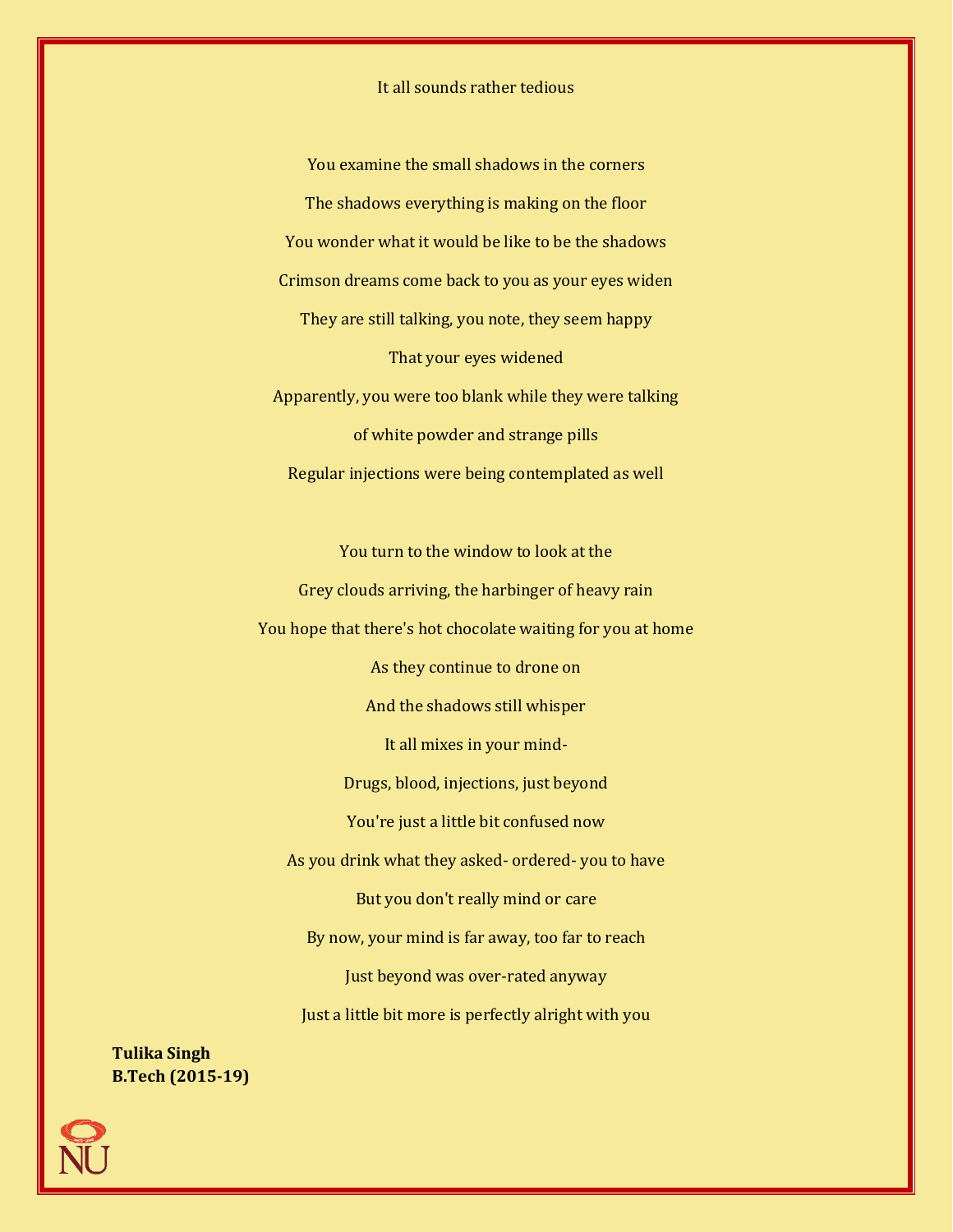# **Philosophical Food for Thought**

ESSIO

- 1. We should keep oscillating between thinking, admitting truth and finally living with it.
- 2. For fools, it is a discussion; for wise, it is an expression.
- 3. Learn an art of earning a learning first, and then learn.
- 4. Have diversification in business, not in partner.
- 5. Live by virtues of your effort.
- 6. The basic trait of human is selfishness, and human haunts for survival. Now, do you love humans?
- 7. We believe in observing words, what we forget is believe in observing actions.
- 8. Emotions are gossip for many to pass time; share them wisely.
- 9. Sometimes… be indecisive, be private. It's an endangered art.
- 10. A way to be happy is 'not keeping expectations from anyone'. I don't completely agree because human relations are entangled with expectations. All we need to realize is, some are bound to be unfulfilled while few are worth keeping.
- 11. An explanation to anger leads to solutions while an expression of anger leads to argument.
- 12. Sitting on a bench, she said "we have a very good understanding between us, don't we?" He said – "It takes 2 minutes to fall in love with someone." "I Love you too", she replied.
- 13. Difference between good and bad management reflects the difference between making lot of money and lot more money.
- 14. It's good to be mediocre, it teaches sophistication.
- 15. Every effort is a success.
- 16. Silence is a true friend, it never betrays.
- 17. Some have their dreams as desktop background, some own them.
- **18. Should we we praise talent?** Not exactly. Praise the process of engagement, strategies, focus, perseverance and
	- improvement. They make us hard and resilient.

**Manoj K Rana MBA-BA**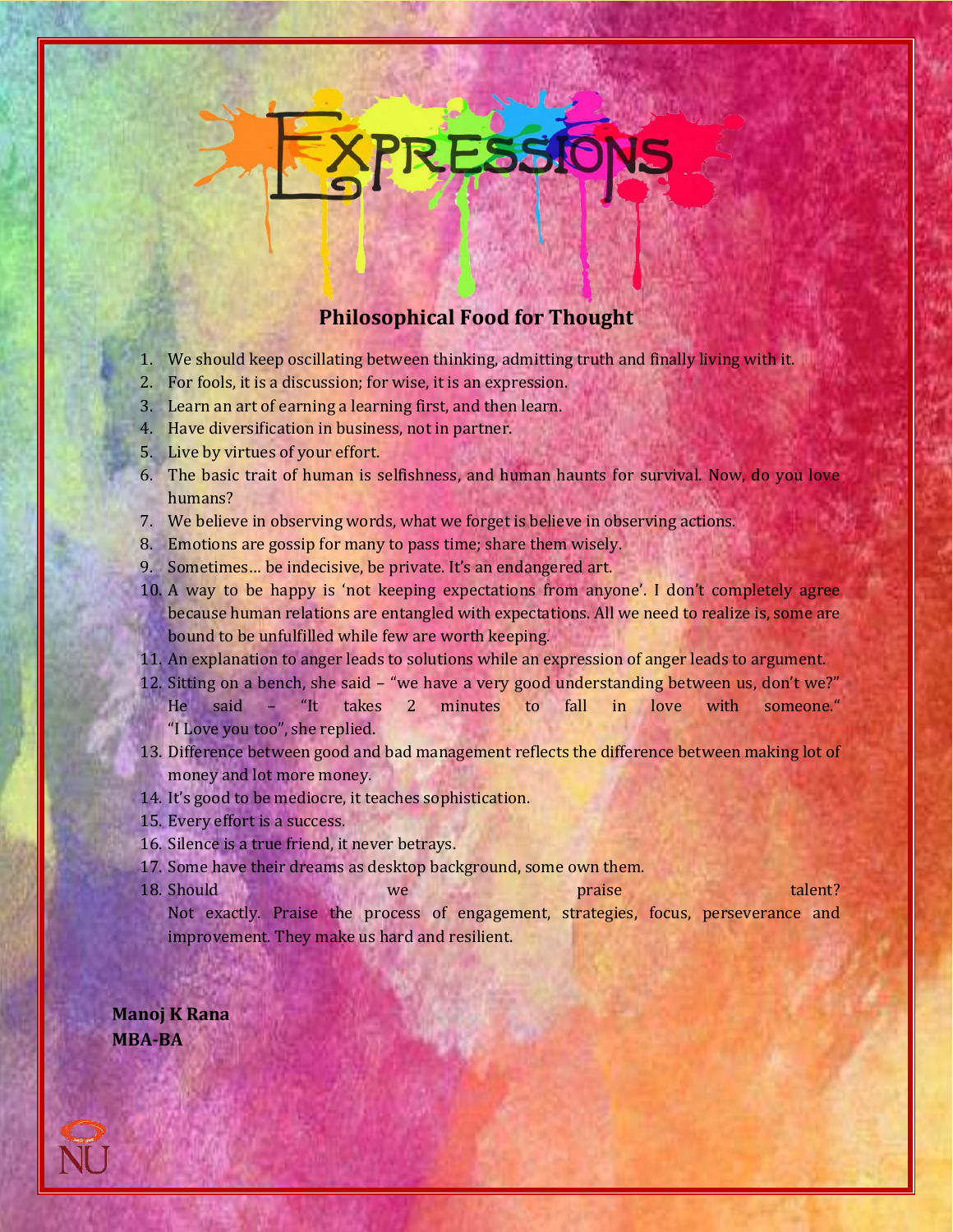#### **Religious Intolerance in India-a Jibe or Truth?**

"India presents a paradox-swords and armors among brothers"-this line, in my opinion, best outlines the intolerance jibe ,which the media echoes in tandem with the so-considered secular, left-wing and right-wing political parties. Moreover, it is no less a hotcake for the reel and pen heroes to also bat out their personal attack against the ruling government. Nonetheless, let us allow a' but' to stand in between the question and rejuvenate the definition of being an Indian first. If we can imagine India as a gigantic atomic-model, then the periphery (nucleus) must hold both active and passive people (the protons and neutrons) with the bond of love, faith and truth. And being a 'Hindustani' is more sugarcoated than just being a Hindu or Muslim or Christian, etc. However, to supersede this question of intolerance, can or should the unfortunate death of a single minority being polarize or eclipse the amity among 125 crore others? Why can't we nullify this petty thought and in the same vein embalm ourselves with the more diurnal ground-reality of the rational democratic life that India does not embrace the fascia of caste whenever she celebrates or mourns? Can't we de-rationalise the hellish question of tolerance or intolerance? Considering, the same raw fact that people from all religions and sects hog the limelight-both at the apex and at the annex. No argument suffices to earmark India as intolerant. If someone is so philanthropic so as to return his hard-earned cognizance,he/she should return it against more coherent facets like illiteracy,poverty,terrorism,rape,barbarity,etc. and not just to justify or glorify a mere hoax.Alas!

**Rahul Saha B.Tech (2016-20)**

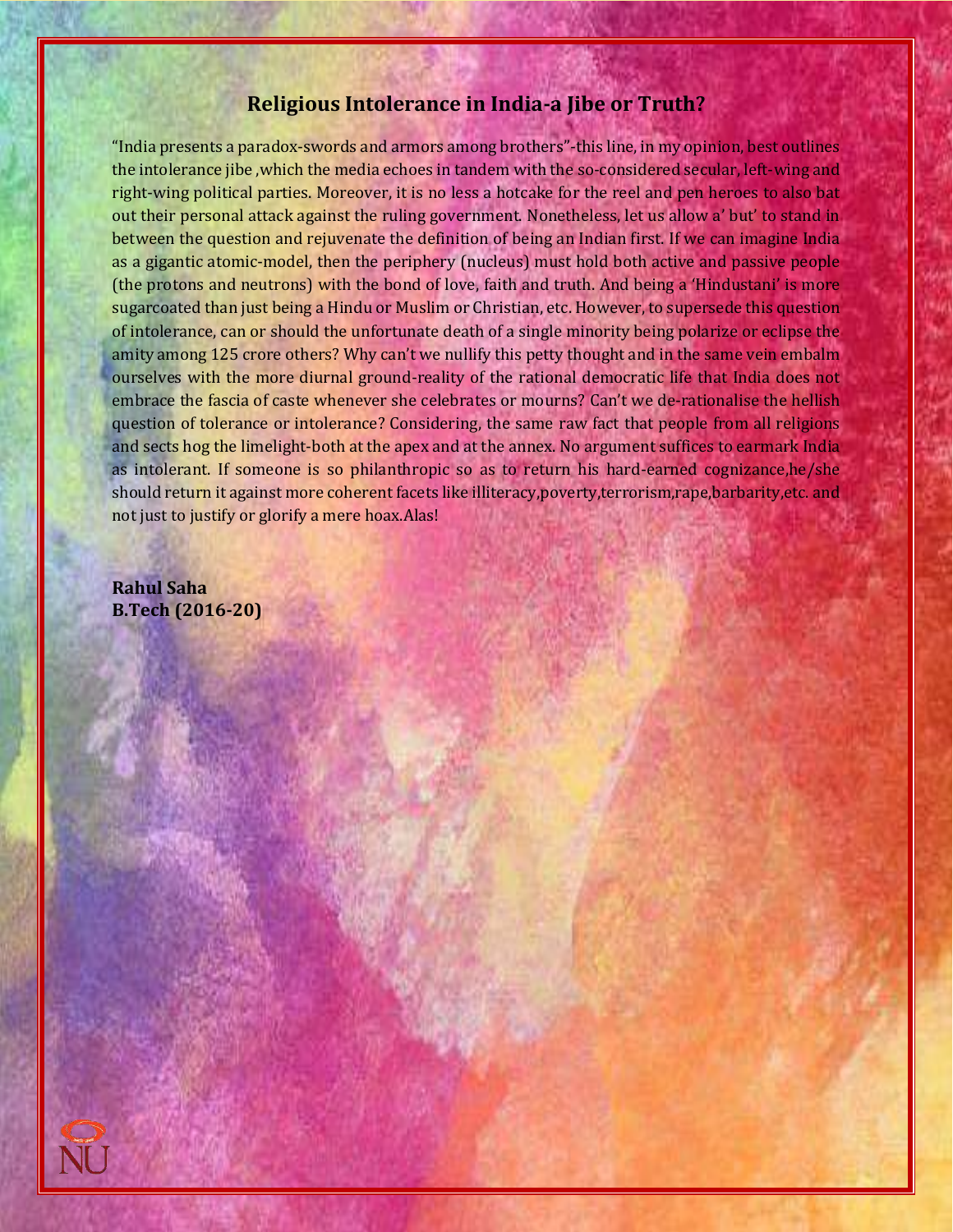

## **Business World's Education Magazine**

NIIT University was featured in the inaugural issue of Business World's Education magazine– BW Education. The launch issue featured **Prakash Javedkar**, Union HRD Minister on the cover, along with **Rajendra S Pawar**, Chairman and Co-Founder, NIIT Group and **TSR Subramanian**, Ex- Cabinet Secretary. The article also mentioned NU as the university whose focus is on nurturing entrepreneurship.

## **Economics Research Paper Presented by NU Student**

Under the able guidance of **Dr. Gurendra Nath Bharadwaj** and **Shrey Kumar**, **Soumi Pal,** a student of NU B. Tech (2015-19) was invited to present her Economics research paper titled '*Issues and Challenges of Direct Benefit Transfer for LPG (DBTL), (with special reference to India)*' in the International Conference on '*Emerging India and Second Generation Reforms: Initiatives and Implications*' from 8-9th April 2017, organized by Department of Applied Economic, Lucknow University. She has written two papers simultaneously, one on the topic '*A New Model of Cashless Banking Post Office: A new Shoppy for all financial needs*' which was presented by her in 2nd Global Leadership Research Conference, at Amity Business School Noida on 24<sup>th</sup> February 2017 and the next paper on the topic '*Impact of Information Communication Technology on Student Faculty Interaction*' which was presented in the International Conference on the '*New Digital Age: Re-shaping Strategies for Business Organization*' on the same day. The presentations were accomplished with sincere efforts made by her and the support provided by her guide.

# **NU Featured in India Today (Aspire)**

NIIT University has been featured in India Today (Aspire), an in-depth supplement by the India Today group on Higher Education and Career, in its special issue on - Top Engineering colleges of India. Highlighting NU's strong industry linkages, the magazine quotes **Mr Rajendra S Pawar**, Chairman and Co-founder NIIT Group & Founder NIIT University as, "Our deep understanding of the industry and strong Industry-linkages are the primary reason for the exceptional placement of 97.3 per cent last year".

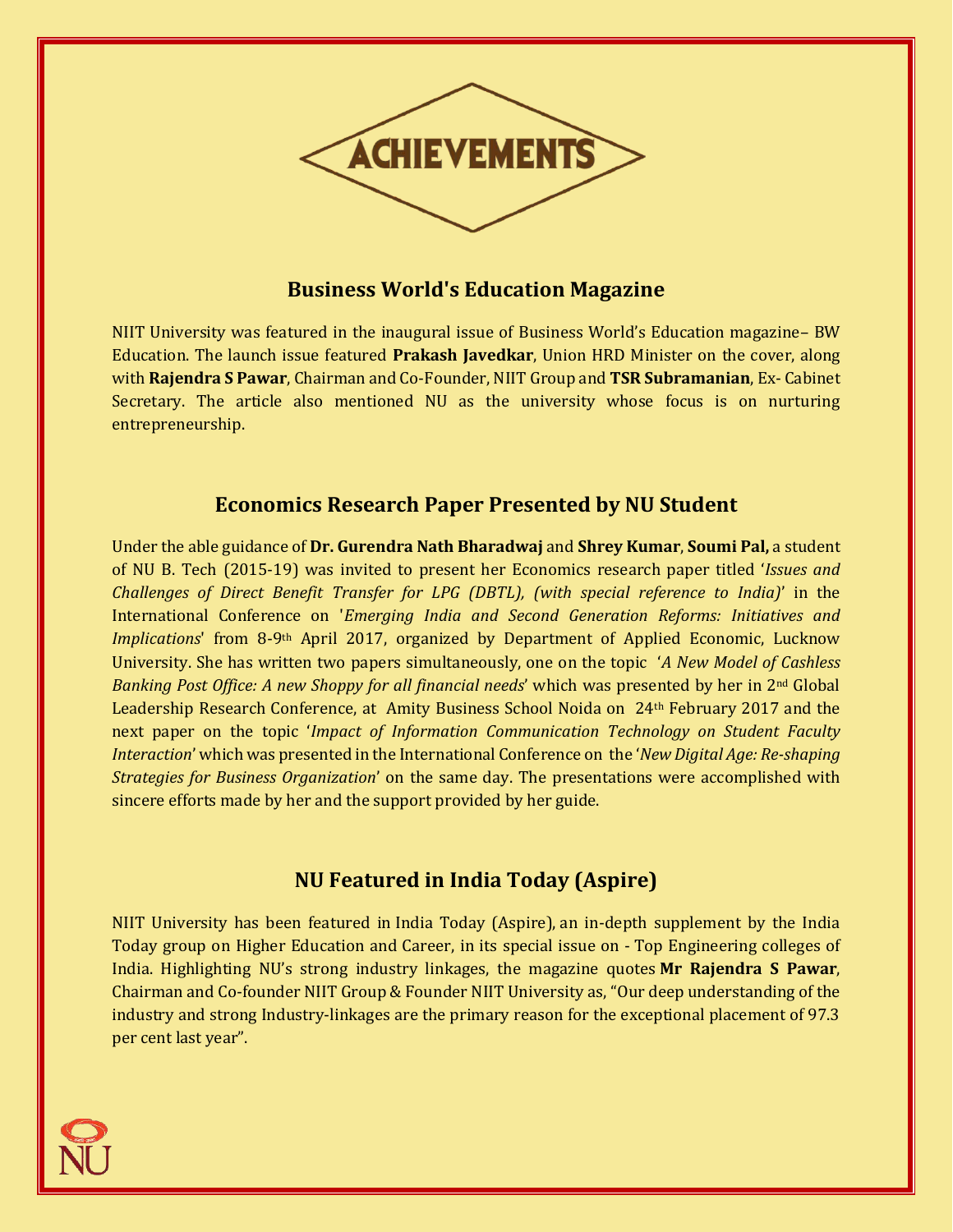Further **Professor VS Rao**, President NU mentions, "NU offers a new model of learning to correct the student's tunnel vision problem and allows them to educate themselves throughout their lives". The article mentions the efforts made by NU students to ensure seamlessness with nature and society, the demand for divergence of knowledge and a wider understanding for quality education.

## **Summer Internship in Jet Airways**

**Shreyas Sanghvi** , B. Tech (2016-20) student received a summer internship at Jet Airways in Mumbai from  $22<sup>nd</sup>$  May 2017 to  $21<sup>st</sup>$  July 2017. He is put into several departments. The various departments are Quality Control, Battery Shop and in the Line Planning Base Maintenance of the Hanger. His future plans are Avionics and Flight Control systems. With his hard work and zest of performing a new task every time, he has become a motivation for many young minds.

# **Best Outgoing Student Award**

With her dedication and outstanding efforts, **Ms. Shreya Mahabala Alva**, student of NIIT University received an accolade of the Best Outgoing Student Award by the Cognizant Company.

# **Best Faculty Award**

It is another proud moment for the university as **Dr. Prosenjit Gupta**, the Area Director of Computer Science and Engineering has been conferred the Best Faculty Award by Cognizant. He is one of the dignified professors of NU who has done a magnificent job in the field of Computer Science.



**Professor Trupil Limbasiya (ICACNI 2017)**